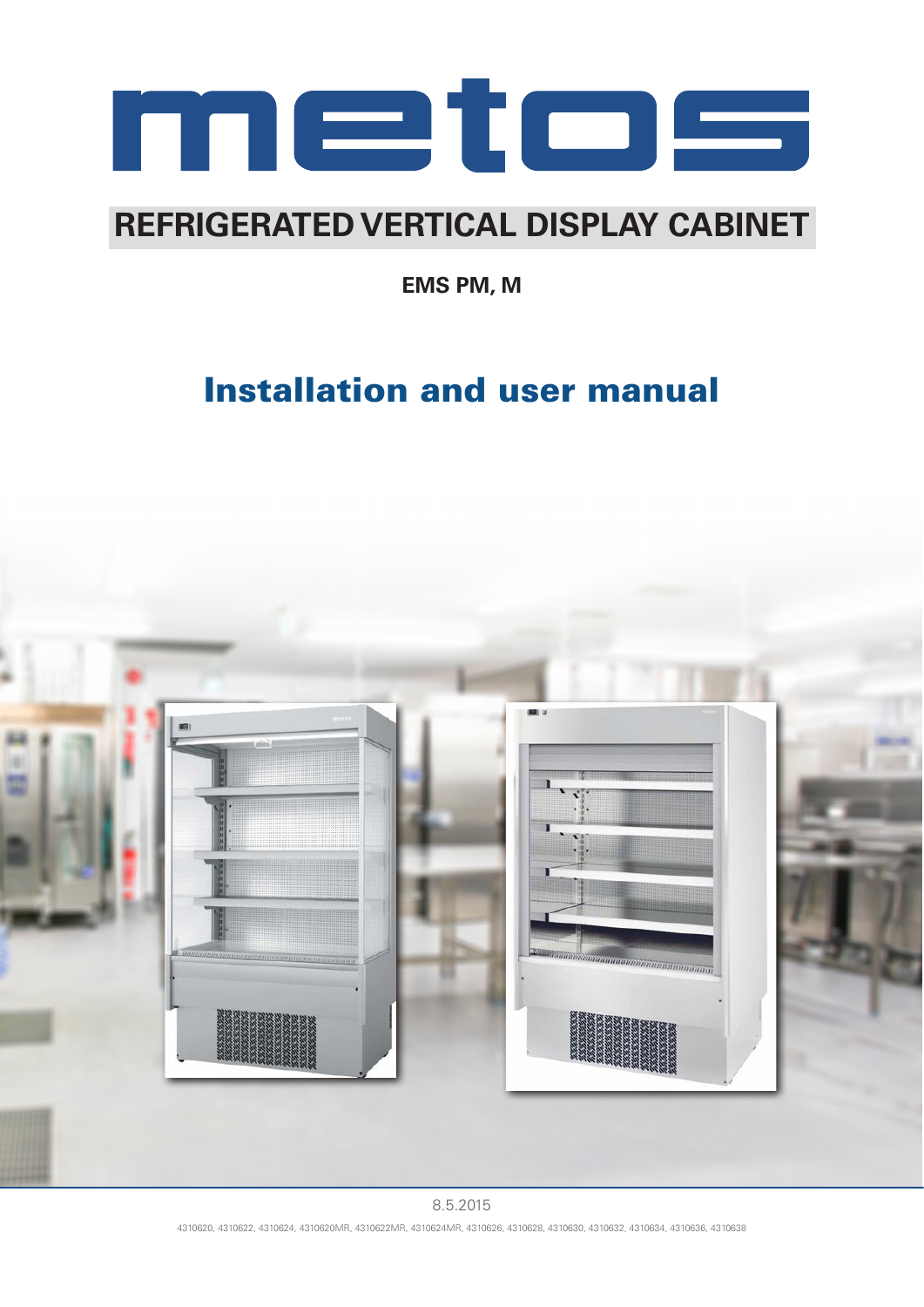## **TABLE OF CONTENTS**

| 1 <sub>1</sub> |  |
|----------------|--|
| 2.             |  |
| 3.             |  |
| 4.             |  |
| 5.             |  |
| 5.1            |  |
| 5.2            |  |
| 5.3            |  |
| 5.4            |  |
| 5.5.           |  |
| 6.             |  |
| $\overline{L}$ |  |
| 8.             |  |
| 8.1            |  |
| 8.2            |  |
| 8.3.           |  |
| 9.             |  |
| 9.1            |  |
| 9.2            |  |
| 9.3.           |  |
| 10.            |  |
| 10.1.          |  |
| 10.2.          |  |
| 11.            |  |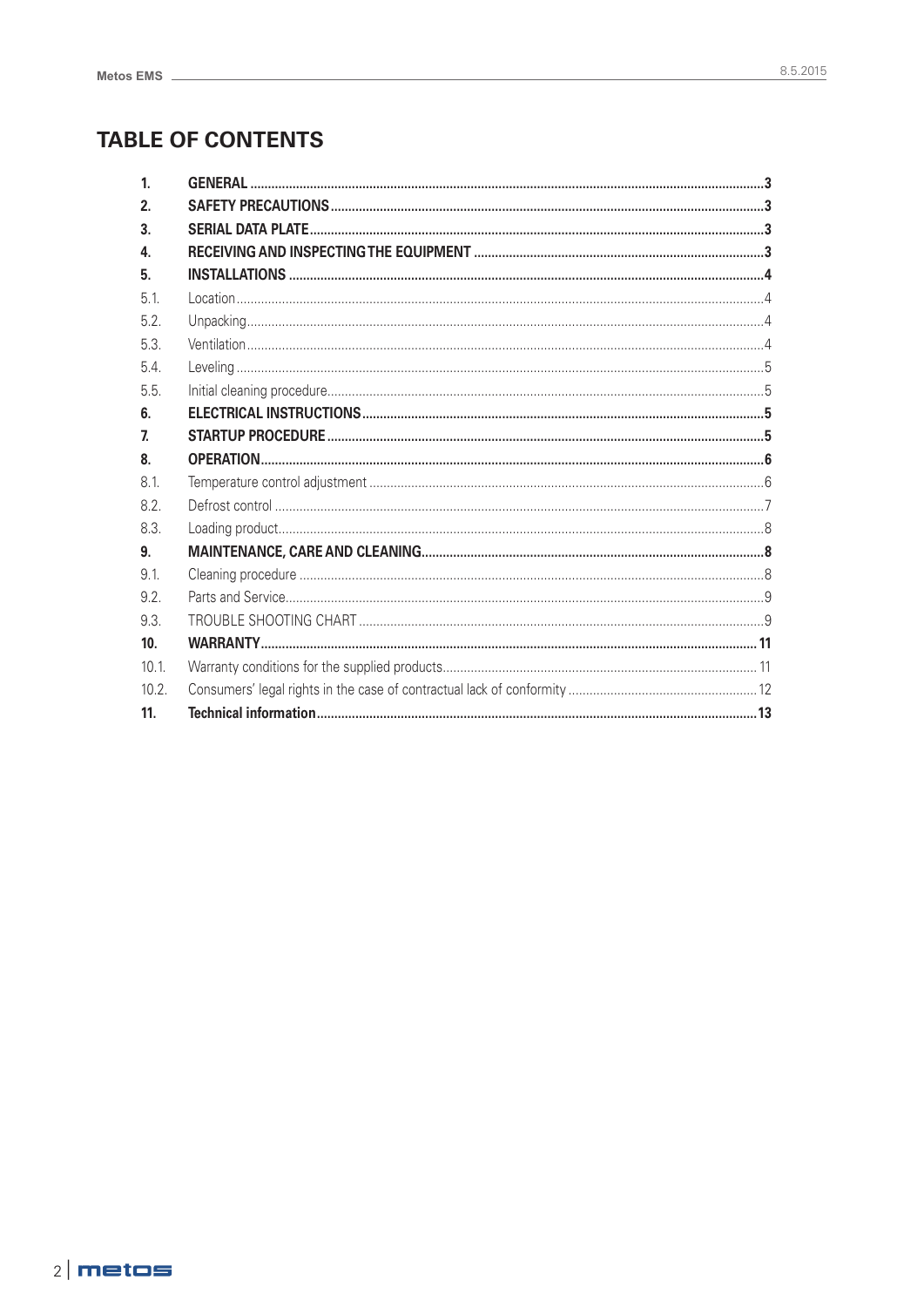## **1. GENERAL**

Congratulations on your purchase. This refrigerator has been manufactured under strict quality controls and meets the high standards set by the manufacturer. Before shipping, each individual cabinet has been tested in order to assure a quality product. Furthermore, it has been produced with recyclable materials using an environmentally friendly process, making an active contribution to the preservation of our environment.

To get to know all the benefits of your new equipment, please read this instruction manual carefully before installing.

Use this unit only for its intended purpose as described in this manual.

## **2. SAFETY PRECAUTIONS**

This refrigerator must be properly installed and located in accordance with this manual before it is used.

- Do not allow children to climb, stand or hang on the shelves in the refrigerator. They could damage the refrigerator and seriously injure themselves.
- Do not touch the cold surfaces in freezer compartments when hands are damp or wet. Skin may stick to these extremely cold surfaces.
- Do not store or use flammable products near the refrigerator.
- Unplug the refrigerator before cleaning and making repairs.



All servicing must be performed by a qualified technician.

## **3. SERIAL DATA PLATE**

The serial data plate is a permanently affixed label which has important electrical and refrigeration data about your product, as well as the model and serial number. This label is located in the interior compartment on all standard models.



## **4. RECEIVING AND INSPECTING THE EQUIPMENT**

- The product is factory tested for performance and are free from defects when shipped.
- When your equipment arrives, you should carefully inspect the unit for damage during delivery.
- If damage is detected, you should save all the crating material and make note on the carrier's bill of lading describing the damage. A freight claim should be filled immediately.
- If damage is subsequently noted during or immediately after installation, contact our customer care service.



The manufacturer is not responsible for damage incurred during shipment.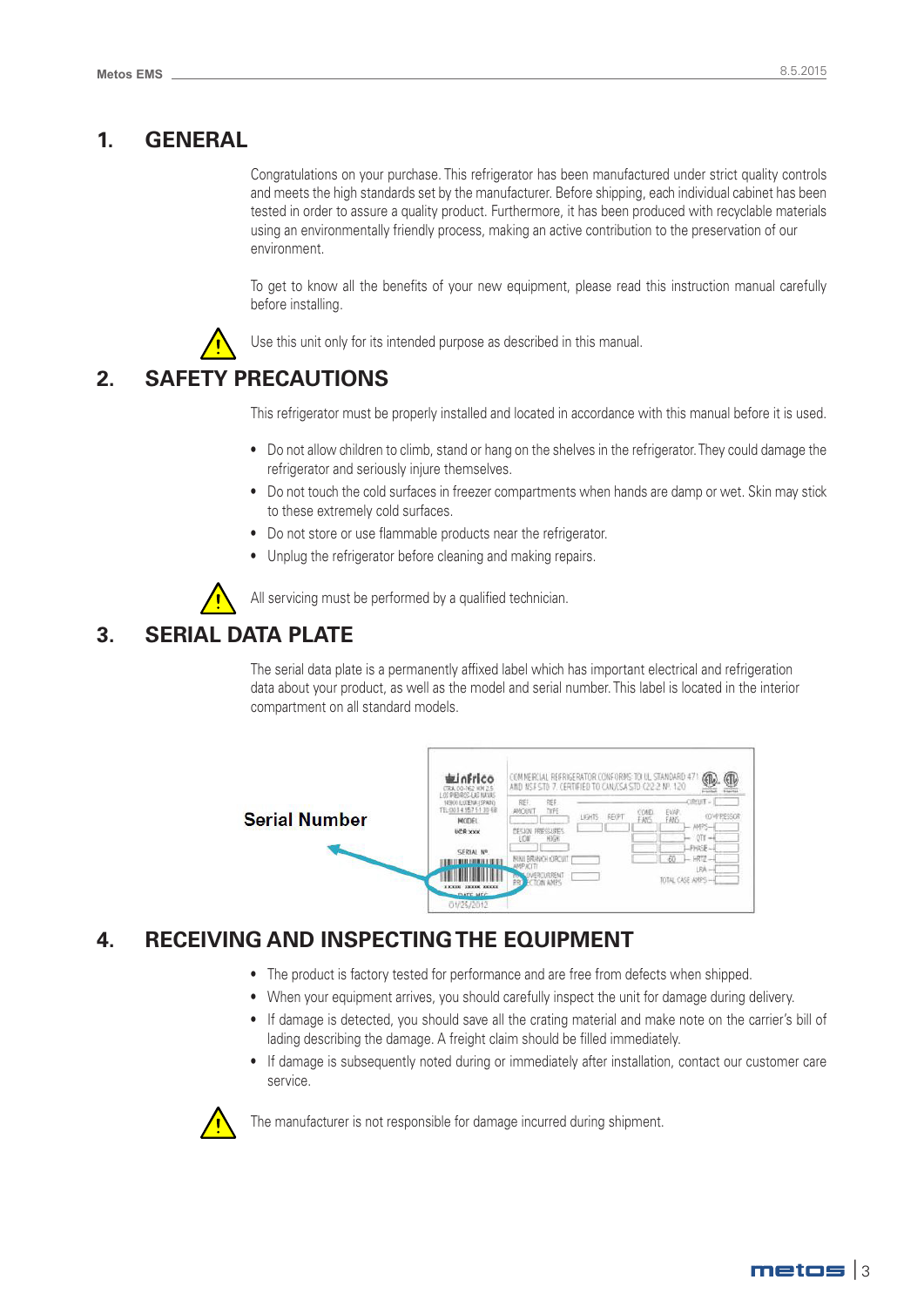## **5. INSTALLATIONS**

## **5.1. Location**



This unit is intended for indoor use only.

Be sure the location chosen for your unit must be able to provide good air circulation for most efficient refrigeration.

Avoid locations near heat sources such as stoves, ovens, fryers, and also direct sunlight where temperatures can reach extreme values. Besides, do not select a location in an area where temperatures may drop below 12ºC (55ºF) or increase more than 25ºC (75ºF) and 60% Rh.

Furthermore, the floor at the final location must be strong enough to support the total weight of the cabinet plus the maximum product load. Also, it must be level and free of vibration. Reinforce the floor if necessary.



It is very important, avoid direct contact of the air conditioning apparatus.

## **5.2. Unpacking**

The unit is shipped from the factory on a wooden pallet and packaged in a wooden container. The wooden is attached to the wooden base with the use of large staples. These should be first removed to avoid scratching the unit when lifting off the crate.

All packaging materials used are environmentally friendly and may be recycled or reused. Actively contribute to the protection of the environment by insisting on packaging recovery and removal methods that are environmentally friendly.



The manufacturer does not recommend laying the unit down on its front, side or back. However, you must be certain to allow the unit to remain in an upright position afterwards for at least 24 hours before plugging it in so that the compressor oil and refrigerant may settle.

## **5.3. Ventilation**

To assure maximum operating efficiency, the equipment should be located where a continuous air supply can circulate underneath and behind the cabinet.

Restricting the air supply will generate an excessive heat load on the condensing unit and adversely affect its operating efficiency. Do not at any time obstruct the grill area in the front of the cabinet in any way.



Any restriction of the proper air flow, total or partial, will avoid the warranty on the unit.



**Minimum distance required (mm)**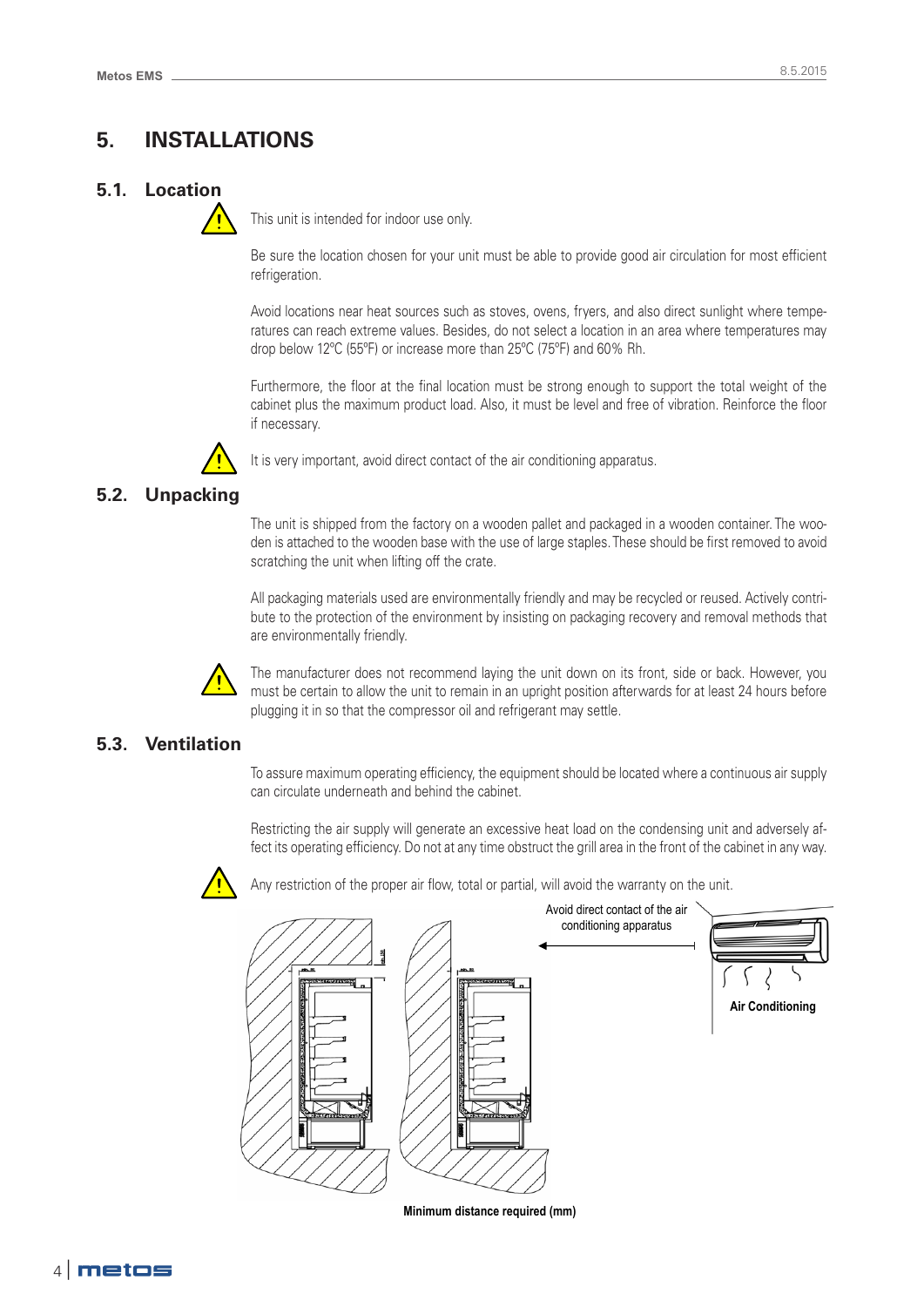#### **5.4. Leveling**

Its extremely important that the cabinet is perfectly level for proper operation so that the drain pan will drain properly, the doors will line up with the frames and the unit will not be subject to undue strain.

These models are supplied with non-adjustable casters allowing easy cleaning of the floor under the unit. In this case, just ensure the floor where the unit is located is level. To operate in a stable condition, the front casters must be locked.

Adjustable legs in lieu of casters are supplied as an optional accessory for all our models. In case you install legs, you should adjust them until the unit is stable and completely level.

#### **5.5. Initial cleaning procedure**



Before starting-up and placing any food inside the cabinet, firstly remove the protective film and then clean the complete unit thoroughly. If any adhesive remains, eliminate it with alcohol. Washing with a mild soap and warm water solution is recommended for cleaning all the stainless steel surfaces of your

cabinet. This should be followed by cleaning with a baking soda solution. Rinse thoroughly with clear water and dry with a clean, soft cloth.



Never use abrasive or harsh cleaners, concentrated detergents, solvents or chemicals when cleaning the unit.

## **6. ELECTRICAL INSTRUCTIONS**

The supply voltage should be checked before connection to assure that proper voltage for the cabinet wiring is available. To determine correct unit voltage, please refer to the serial data plate located on an inner wall of the unit. Verify that this information exactly matches the electrical characteristics at the installation location.



The manufacturer requires that a sole use circuit be dedicated for the unit. Failure to do so voids warranty.



The unit is designed to operate with a voltage fluctuation of 5% of the voltage indicated on the cabinet serial data plate. Burnout of the compressor due to exceeding the high or low voltage limits will automatically void the factory warranty.



Any alterations to this cord and plug could cause an electrical hazard and will void the factory warranty. Furthermore, never use an adapter plug.

The manufacturer will not warranty any units that are connected to an extension cord.

## **7. STARTUP PROCEDURE**

After the cabinet has been installed, levelled, cleaned and electrically connected in accordance with this manual, it is ready to operate. Simply plug the unit in to begin operation.

The system should run smoothly and quietly in accordance with generally accepted commercial standards. If any unusual noises are heard, turn the unit off immediately and check for any obstructions of the fans.

All cabinets must be given enough time to reach normal operating temperature before placing any food inside cabinet or pans (if equipped). Continuous opening and closing of the doors will hamper the unit's ability to maintain optimum refrigeration performance.

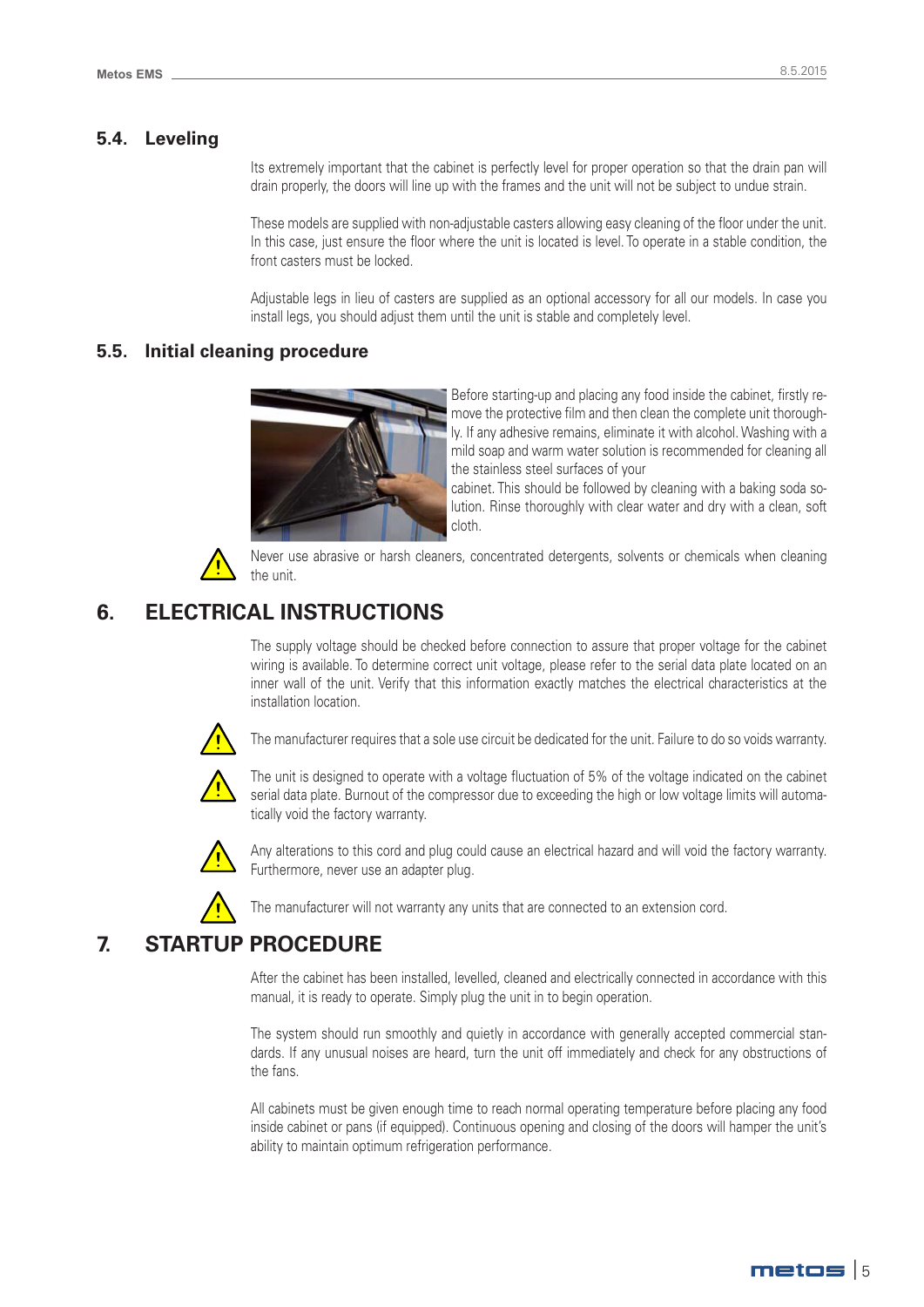

Before loading product, we recommend to run the unit empty during 24 hours.

The air curtains are designed for exposition of product and maintain the temperature in:

- H1: +4ºC / +8ºC, Climate class 3 (+25ºC, 60%HR). For Fruits and Vegetables.
- M1: 0ºC / +2ºC, Climate class 3 (+25ºC, 60%HR). For Meat and Poultry.
- M2:  $+2^{\circ}C$  /  $+5^{\circ}C$ , Climate class 3 ( $+25^{\circ}C$ , 60% HR). For dairy products and deli.

If the refrigerator is disconnected or shut off, wait five minutes before starting again.

## **8. OPERATION**

#### **8.1. Temperature control adjustment**

To startup of the equipment and also to the control of the temperature, the machine that you have purchased is equipped by a digital controller.



First, push the interrupter and will start to work the fans and the digital controller. This interrupter is above of the digital controller.

The temperature is set at the factory but local conditions may need slight adjustment.



 $\bigoplus$  This turns the condensing unit and lights off. There is still power to the controller.



**SET** For displaying or modifying the set point. When displaying the maximum and minimum temperature, these can be deleted by keeping the button pressed for 3 second.



This displays the maximum stored temperature; in programming mode and "Function Menu"  $\sum_{(UP)}$  mode it is used to leak through the personator sedes at increase the value of the variable in use. mode it is used to look through the parameter codes or increase the value of the variable in use.

This displays the minimum stored temperature; in programming mode and "Function Menu" mode it is used to look through the parameter codes or decrease the value of the variable in use. (DOWN)



 $-Q$  This turns the light on and off.



While in the OFF status, the light button is active.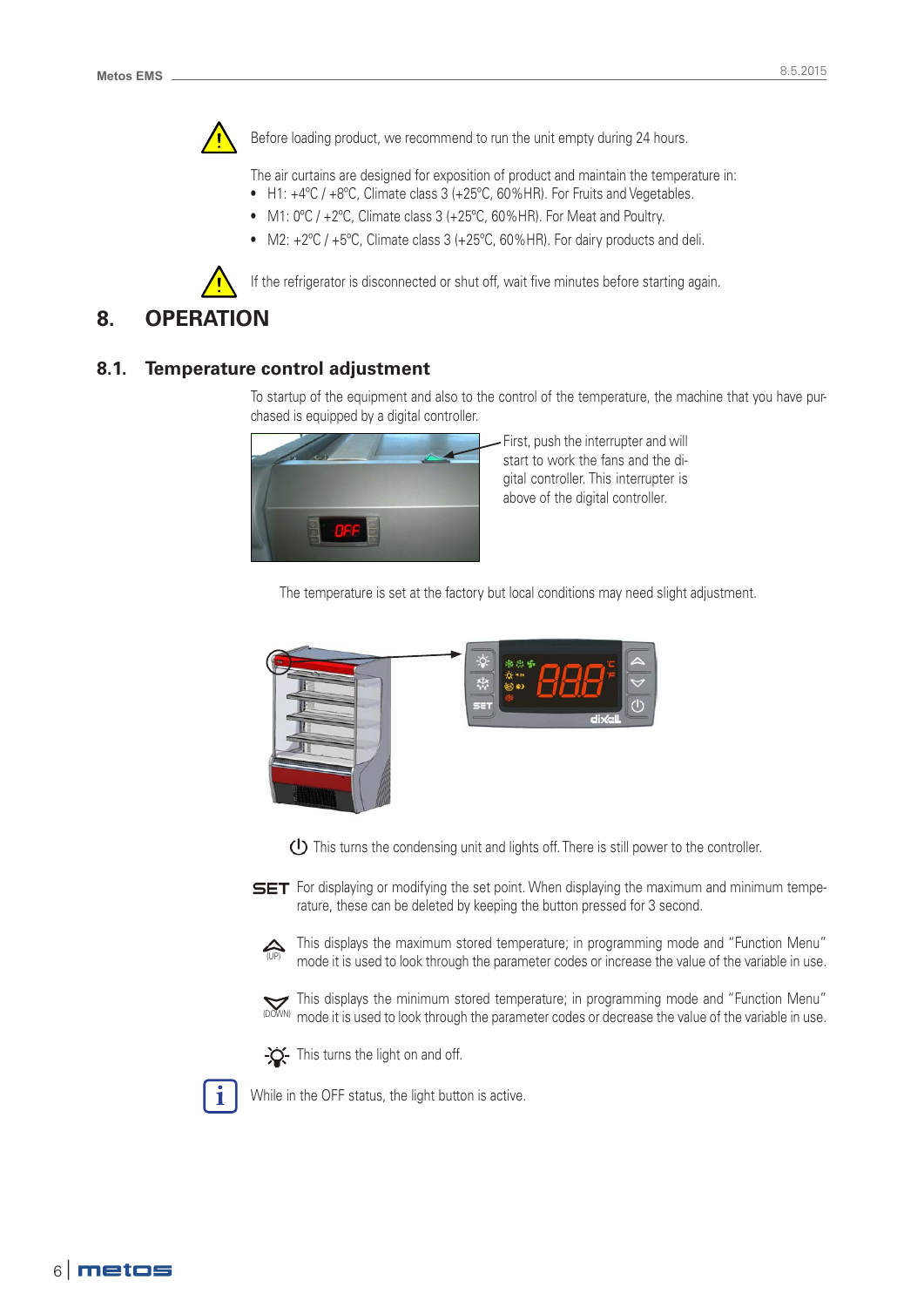#### **8.2. Defrost control**

The defrost timer is preset for a defrost period.

These models have a hot gas defrost system which works by routing superheated compressor discharge gas directly to the evaporator, avoiding any accumulation of frost.

After every cycle, the water generated is routed to a pan on the rear of the unit and is evaporated by the heat given off by the compressor.



#### **Starting a Manual Defrost Cycle**

If manual defrost is required, you may push the DEF key for more than 2 seconds and a manual defrost will start.

#### **Adjusting Interval between Defrost Cycles (IdF)**

The defrost cycles are performed periodically at an interval of 6 hours. This interval starts being counted from the end of the previous count. The duration of the defrost therefore does not affect then the interval between defrost cycles. The parameter that controls the interval between defrost cycles is:

#### **IdF: Determines the time interval between the beginning of two defrost cycles.**

To adjust this parameter you may follow the next instruction:

- 1. Enter the Programming mode by pressing the SET + DOWN keys for 3s (the "°C" or "°F" LED starts blinking).
- 2. Select the required parameter: IdF. Press the SET key to display its value
- 3. Use UP or DOWN to change its value.
- 4. Press SET to store the new value.

To exit: Press SET + UP or wait 15s without pressing a key.

NOTE: the set value is stored even when the procedure is exited by waiting the time-out to expire.

Important: To ensure regular defrosts, the interval between defrost cycles must be greater than the maximum defrost duration, plus the dripping time and post-dripping time.

#### **Adjusting the Defrost Duration (MdF)**

This parameter determines the duration of the defrost selected. You may follow the last instruction, but the parameter that has to be changed in this case is **"MdF"** . The default value is 30 minutes.

Important: If the thermostat is set too cold, the compressor will be running continuously and the evaporator will become blocked by ice.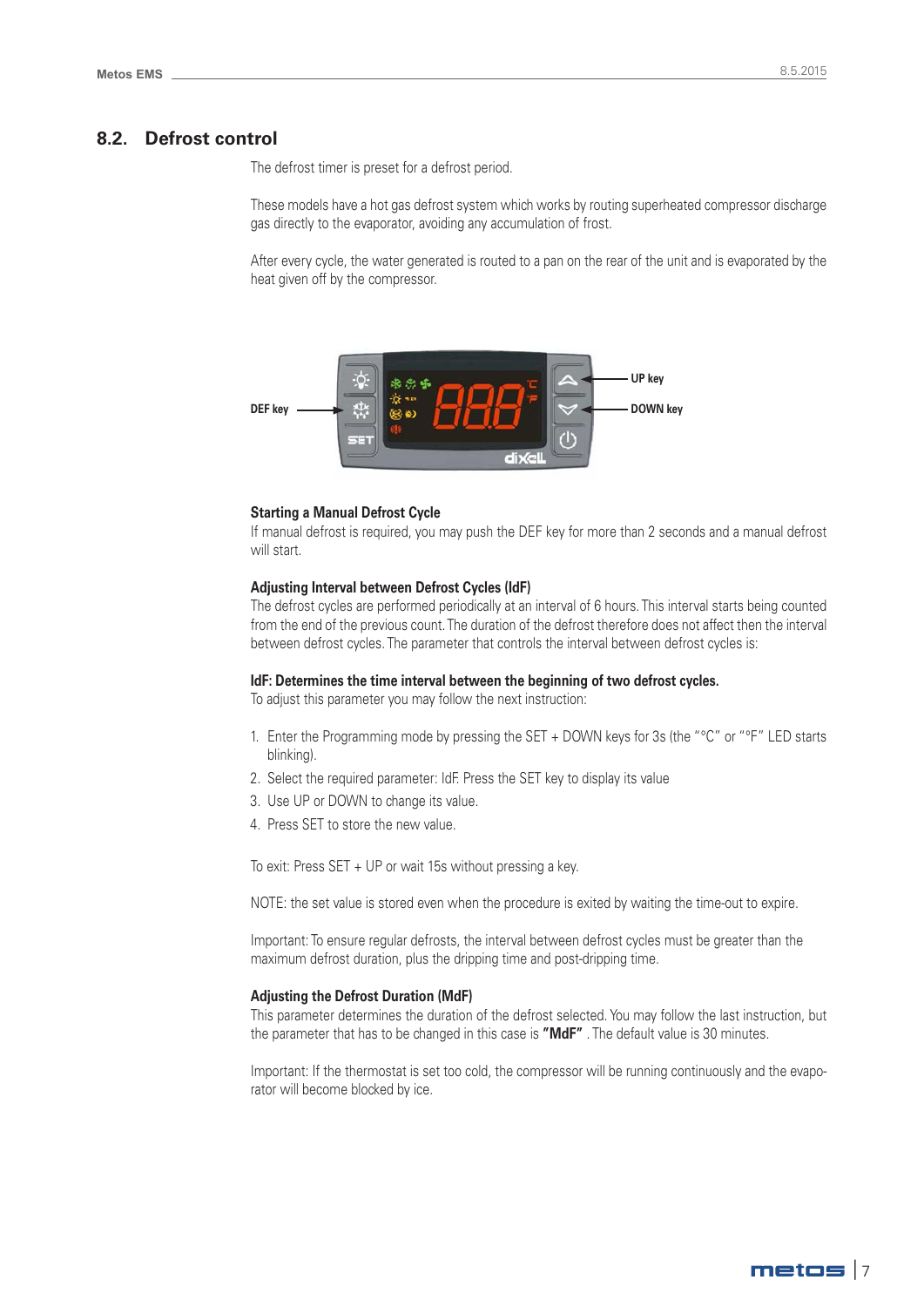## **8.3. Loading product**

- Before introducing food into the cabinet, it is advisable to leave it empty while in operation until it reaches the working temperature. Once this has been reached, you can proceed to load the equipment.
- When introducing food, enough space must be left between the goods to enable air circulation.
- Never allow the goods to prevent doors from closing.
- Do not exceed the maximum weight per shelf of 25 Kg (55 lb).
- Do not obstruct the fan with the load and assure that this never exceeds the maximum load level determined. The load must therefore always be situated underneath the fan.
- Never put hot food in the cabinet.
- Do not leave food inside the unit when it is going to remain shut down either from a power outage or fault in the equipment.
- If the cabinet is going to remain shut down for prolonged periods, try to leave it unplugged, empty, clean and with door ajar.
- Food or drinks may be well wrapped or enclosed in airtight containers to avoid odours inside the unit.

## **9. MAINTENANCE, CARE AND CLEANING**

## **9.1. Cleaning procedure**

#### **Cleaning the cabinet**

- To clean the cabinet, the following instruction should be followed:
- Disconnect the unit from the power supply and remove all food product from inside.
- Open all doors and allow the cabinet to reach room temperature. Remove all accessories and clean them with a baking soda or mild soap and warm water solution. Dry all of the accessories completely with a soft clean cloth.
- Once the cabinet has reach room temperature, wash the entire cabinet inside and out with a baking soda or mild soap and warm water solution. Rinse thoroughly with clear water and dry with a soft clean cloth. Failure to dry all surface completely may cause water stains. There are also stainless steel cleaners available which can restore and preserve the finish of the steels protective layer.
- Return all accessories to their initial positions and plug the unit in.
- Early signs of stainless steel breakdown can consist of small pits and cracks. If this has begun, star to apply stainless steel cleaners in order to restore the passivity of the steel.
- Many product foods have an acidic content which can attack stainless steel, such as mustard, mayonnaise, lemon juice, tomatoes and other vegetables.



#### **Never use steel pads, wire brushes or scrapers to clean the cabinet.**

**Cleaning solutions need to be alkaline based or non-chloride cleaners. Any cleaner containing chlorides will damage the protective film of the stainless steel.**

#### **Cleaning the condenser coil**

The condenser coil, which is located directly behind the rear panel grill, must be checked periodically. The frequency of cleaning depends on the operating environment. Air must be able to freely circulate through the condenser, so the surface of the condenser must be kept free of dirt and grease for proper system operation. Dirty condensers result in compressor failure and product loss. If the condenser coil is dirty or blocked, follow this instruction:

- Disconnect the power supply
- Remove the lower grill on the rear of the cabinet
- In some models it will be necessary to remove screws anchoring condensing unit to frame rails and carefully slide out.
- If the condenser has a housing cover, its screws has to be removed.
- Carefully clean dirt from the condenser using a vacuum cleaner of soft brush; never use a wire brush.

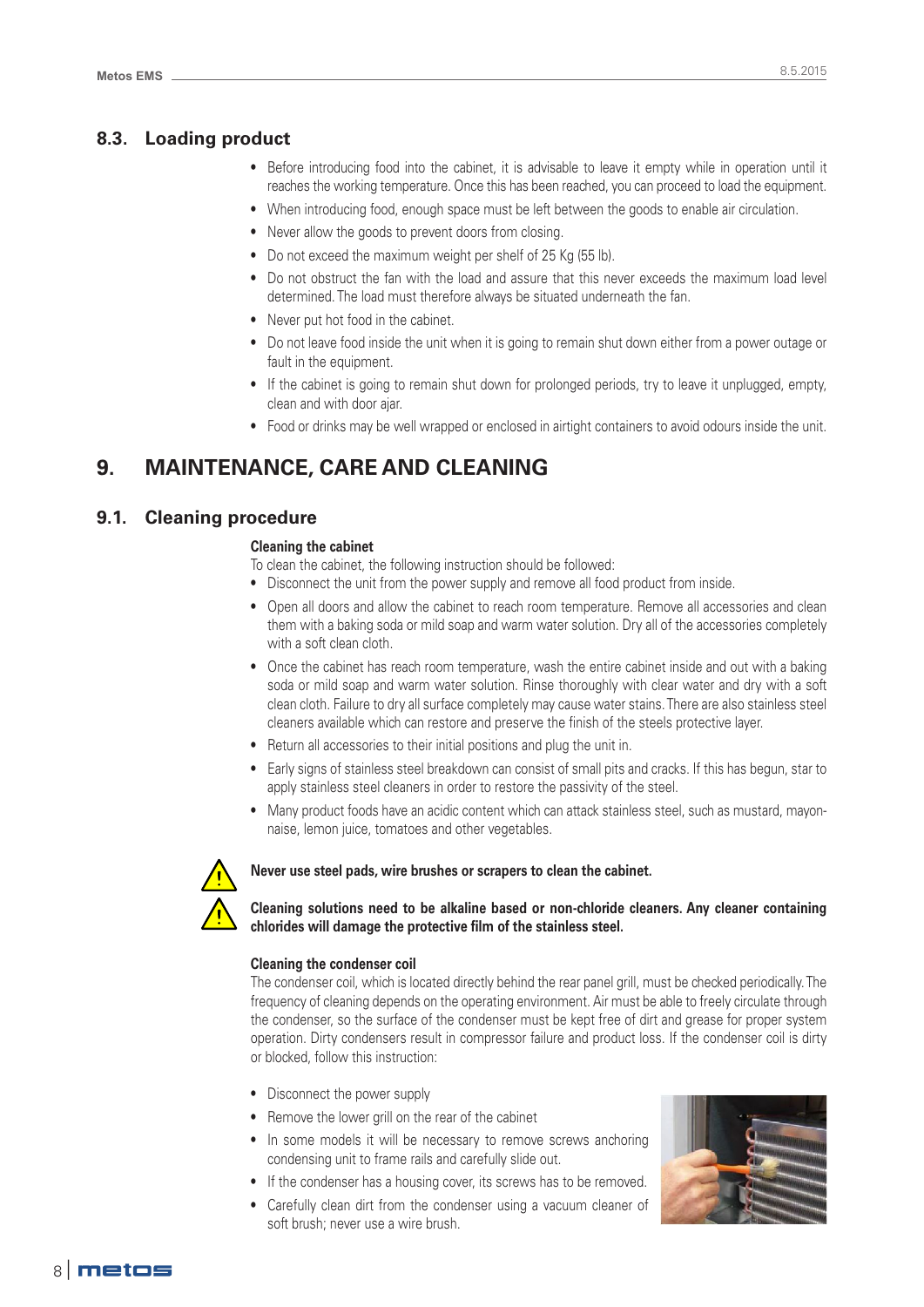- Heavier dust build up may require compressed air to blow through the condenser coil.
- Replace the condenser cover, slide condensing unit back into position and tighten all screws.
- Finally, replace the lower rear panel and reconnect electrical power supply.



**Never use water for this cleaning procedure as water can damage the electrical components located near or at the condenser coil.**

#### **Drain Maintenance**

Each unit has a drain located inside the unit which removes the condensation from the evaporator coil and evaporates it at an external condensate pan. If you notice excessive water accumulation on the inside of the unit is sure the drain tube is connected from the evaporator housing to the condensate evaporator drain pan.

If water is collected underneath the unit you may want to check the condensate evaporator drain tube to be sure it is still located inside the drain pan.

Be sure all drain lines are free of obstructions; typically food product is found blocking drain lines causing water to back up and overflow the drain pans.

## **9.2. Parts and Service**



#### **Make sure that the equipment is unplugged before cleaning or repairing it.**

In case of failure, if the problem persists after you have carried out the indicated checks, "DO NOT MAKE ANY REPAIRS YOURSELF". Contact with the Technical Service of your distributor. Always provide the cabinet model and serial number (located on the data plate, 15 digits) .



When a replacement part is required, always insist on factory authorized parts only.

## **9.3. TROUBLE SHOOTING CHART**

| <b>PROBLEM</b>                                                  | <b>POSSIBLE SOLUTION</b>                                                                                                                                                                                                                                                                  |
|-----------------------------------------------------------------|-------------------------------------------------------------------------------------------------------------------------------------------------------------------------------------------------------------------------------------------------------------------------------------------|
| Compressor will not start -no hum.                              | 1.- Disconnect switch open.<br>2.- Blown fuse.<br>3.- Defective wiring.<br>4.- Overload protector tripped.<br>5.- Open control contacts (control may be defective, or unit<br>location may be too cold).<br>6.- Defective overload protector.<br>7.- Low charge of freon-check for leaks. |
| Compressor will not start -no hums but cycles on over-<br>load. | 1.- Low voltage.<br>2.- Unit wired incorrectly.<br>3.- Starting capacitor defective.<br>4.- Starting capacitor seal.<br>5.- Compressor motor defective.<br>6.- High head pressure.<br>7.- Bearing of pistons tight-low oil charge.                                                        |
| Compressors start, but starting remains in circuit.             | 1.- Low voltage.<br>2.- Unit wired incorrectly.<br>3.- Starting capacitor seal.<br>4.- Running capacitor defective.<br>5.- Starting relay defective.<br>6.- High head pressure.<br>7.- Bearings of pistons tight-low oil charge.                                                          |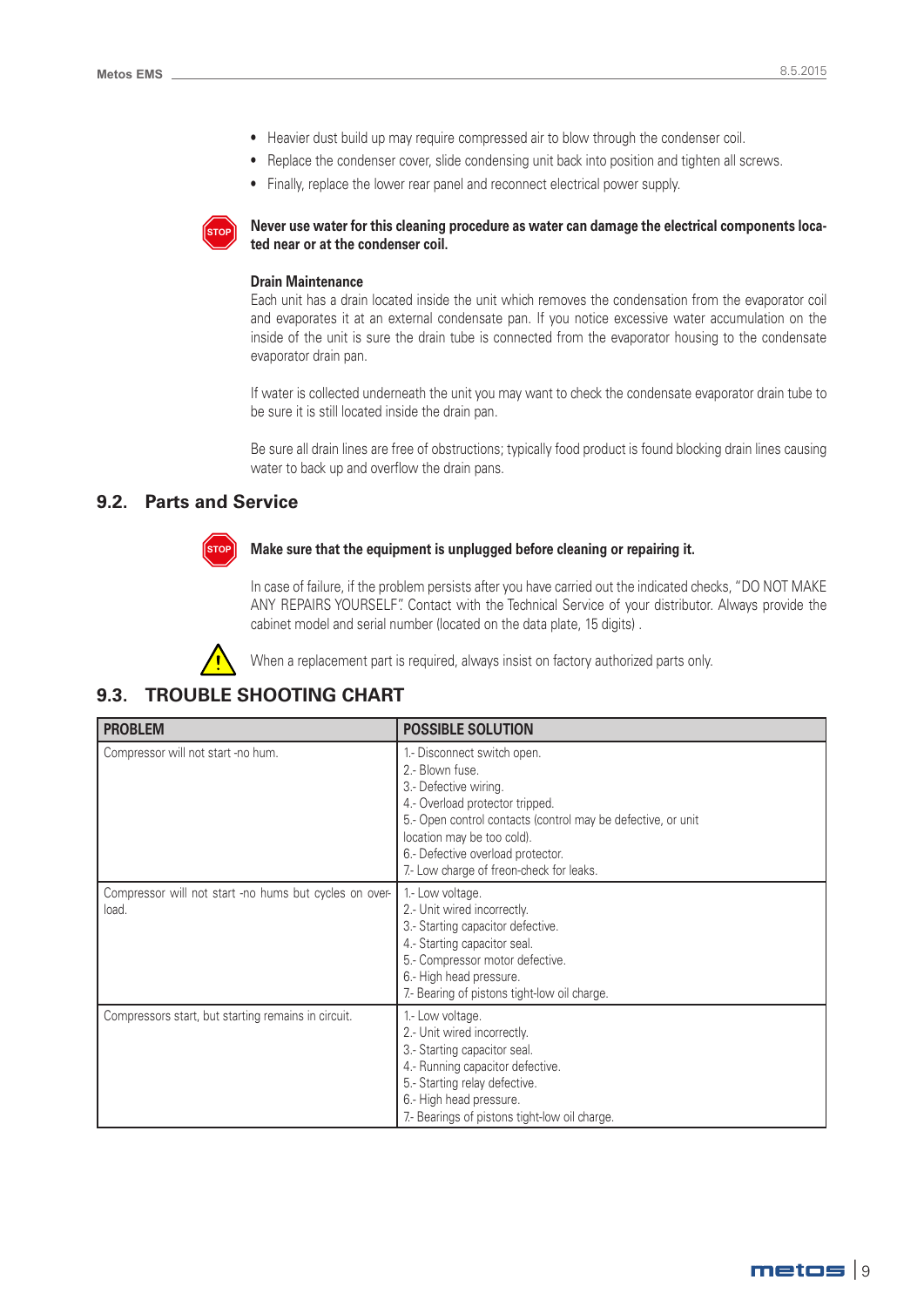| <b>PROBLEM</b>                                                                                              | <b>POSSIBLE SOLUTION</b>                                                                                                                                                                                                                                                                                                                                                    |
|-------------------------------------------------------------------------------------------------------------|-----------------------------------------------------------------------------------------------------------------------------------------------------------------------------------------------------------------------------------------------------------------------------------------------------------------------------------------------------------------------------|
| Compressor starts and runs, but cycles on overload                                                          | 1.- Low voltage.<br>2.- Running capacitor defective.<br>3.- Overload protector defective.<br>4.- High head pressure.<br>5.- Fan motor, pump, etc, wire to wrong of overload protector.                                                                                                                                                                                      |
| Compressor tries to start when thermostat closes but<br>cuts out on overload, start after several attempts. | 1.- Low voltage.<br>2.- Start capacitor defective.<br>3.- Overload protector defective.<br>4.- High head pressure.<br>5.- Fan motor, pump, etc, wire to wrong of overload protector.                                                                                                                                                                                        |
| Compressor tries to start when thermostat closes but<br>cuts out on overload, start after several attempts. | 1.- Low voltage.<br>2.- Low on oil.<br>3.- High head pressure.<br>4.- Starting relay points badly pitted.<br>5.- Starting capacitor weak.<br>6.- Air or non-condensable gases in system.                                                                                                                                                                                    |
| Compressor starts but immediately cuts out on overload                                                      | 1.- Starting relay contacts points welded together.<br>2.- Starting capacitor defective.<br>3.- Compressor short cycles.                                                                                                                                                                                                                                                    |
| Starting relay burns out.                                                                                   | 1.- Low voltage.<br>2.- High voltage.<br>3.- Compressors short cycles.<br>4.- Incorrect running capacitor.<br>5.- Incorrect relay.                                                                                                                                                                                                                                          |
| Running capacitors burn out.                                                                                | 1.- Line voltage too high.                                                                                                                                                                                                                                                                                                                                                  |
| Head pressure to low                                                                                        | 1.- Insufficient refrigerant charge.<br>2.- Leak in the system.<br>3.- Cold location.                                                                                                                                                                                                                                                                                       |
| Head pressure to high                                                                                       | 1.- Unit overcharged.<br>2.- Air or other non-condensable gases in system.<br>3.- Clogged condenser (air-cooled)<br>4.- Defective condenser fan motor.<br>5.- Unit location too hot.<br>6.- Restriction in expansion valve, strainer or drier.<br>7.- Discharge valve partially closed.<br>8.- Restriction in discharge line.                                               |
| Compressor short cycles                                                                                     | 1.- Control differential set too close.<br>2.- Refrigerant undercharge, check pressure control.<br>3.- Refrigerant overcharge.<br>4.- Discharge valve leaking.<br>5.- Cutting out on high pressure control, if used.<br>6.- Cutting out on overload protector because if tight bearings struck piston, high<br>head pressure or restricted air cooled condenser.            |
| Running cycles too long, or unit operates continuously                                                      | 1.- Insufficient refrigerant charge.<br>2.- Dirty or restricted condenser.<br>3.- Unit location too hot.<br>4.- Control contacts stuck.<br>5.- Air or other non-condensable gases in system.<br>6.- Expansion valve plugged or defective.<br>7.- Fixture doors left open too long.<br>8.- Insufficient, defective or water logged insulation.<br>9.- Evaporated oil logged. |
| Noisy unit                                                                                                  | 1.- Compressor oil charge low.<br>2.- Fan cable on condenser or evaporator bent causing<br>vibrations.<br>3.- Bearing on evaporator or condenser motors lose or worn.<br>4.-Tube rattles.<br>5.- Lose parts on condensing unit.<br>6.- Case is not level.                                                                                                                   |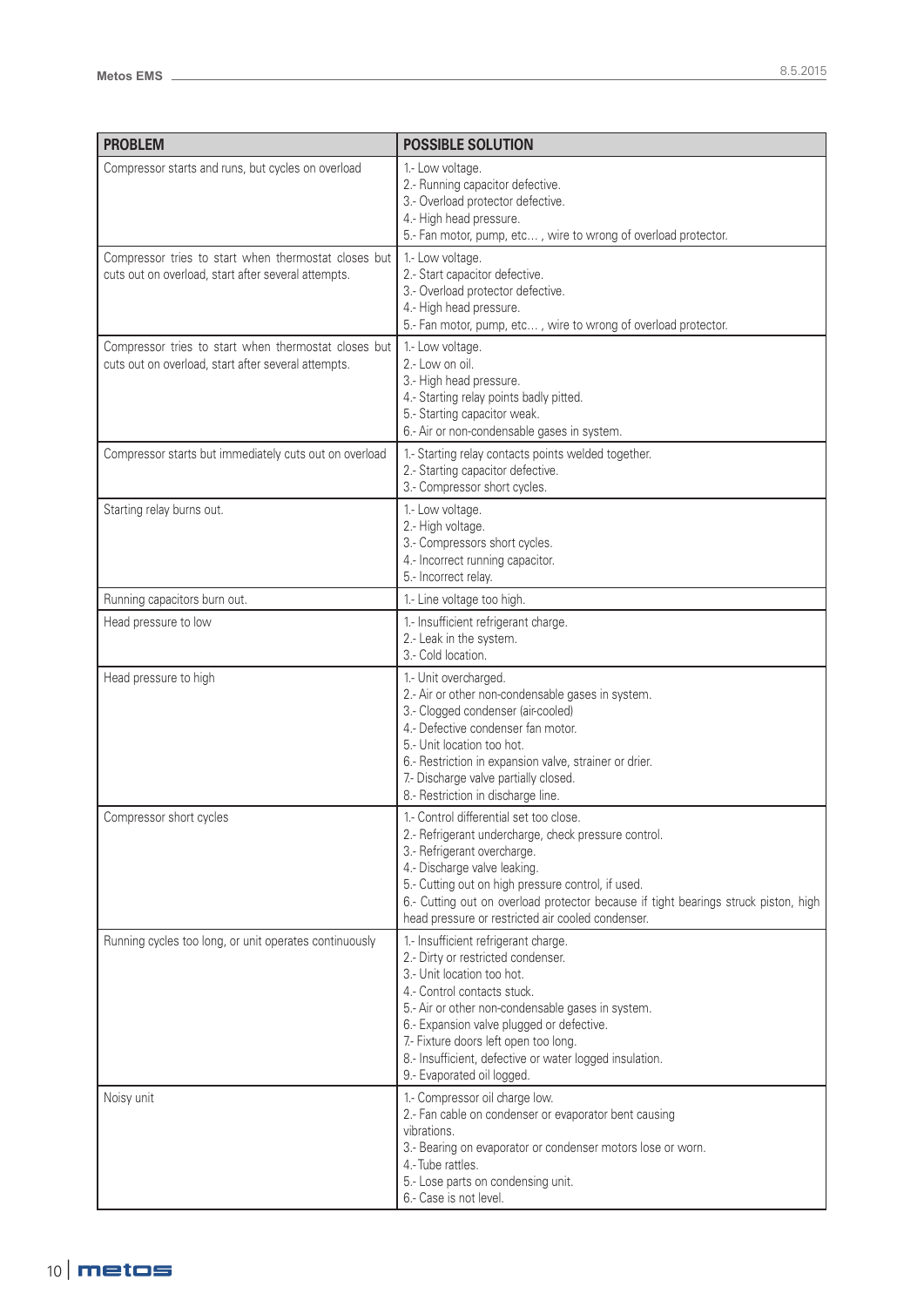## **10. WARRANTY**

#### Dear user:

You must receive the warranty certificate duly filled out within a maximum period of 20 days from the purchase date so that the equipment you have just purchased may benefit from the warranty specified in this document. Otherwise, this warranty manufactures date.

It is very important that you read the attached documentation carefully so that you have full knowledge of the use and care applicable to your equipment. This being the case, we are sure that you will be completely satisfied with its operation.

#### **10.1. Warranty conditions for the supplied products**

- 1. The manufacturer guarantees the product and undertakes to rectify, at no charge, any defects observed due to faults or defects in the materials or production.
- 2. The manufacturer shall be answerable to the end-consumers purchasing the product for any lack of conformity with the contract that becomes with the contract that becomes evident within a period in accordance with the conditions laid down by law.
- 3. You shall receive this letter of warranty completely filled out within a maximum of 20 days of the purchase date of the apparatus. Otherwise, this warranty will take effect as of the apparatus manufacture date. The user must ensure that the distributor fills out this certificate.
- 4. All products that have been modified and/or components subject to natural wear and tear, as well as defects resulting from non-compliance with the instructions for use, installation, or operation, or from uses not in keeping with the intended use of the product, from abnormal environmental factors, from unusual operating conditions, from overload, from inadequate cleaning or maintenance, or from those defects resulting from repairs or handing carried out by unauthorised Services, or those caused by the use of accessories or spare parts not designated by the manufacturer, are excluded from the warranty.
- 5. Users must adhere to the indications described in the instructions manual when starting up or storing the apparatus.
- 6. If the apparatus is not functioning correctly, users must make the checks indicated in the manual and, if the problem persists, contact their distributor. This certificate must be presented if it is necessary for the technical department to intervene.
- 7. This warranty exclusively pertains to the replacement of the faulty material, and under no circumstances may an exchange for another apparatus or an increase in the warranty period be demanded. The replaced material that is under warranty will remain on site for examination, with the purchaser bearing the costs of installation or replacement.
- 8. The return of any apparatus due to manufacturing defects or faults MUST BE PREVIOUSLY AUTHO-RISED. Otherwise, there will be no charge under any circumstances for any costs and risks that may be derived from this process. Any apparatus that has been authorised for return by the company must be submitted with packaging the same as or similar to that which was used for the product when it was received.
- 9. Nobody is authorised to make any other concessions or accept on behalf of the manufacturer any commitment that does not comply with this warranty.
- 10.If this warranty certificate is lost or mislaid, you must have express knowledge of it.
- 11. Any travelling, food, and workforce expenses of the technical department carrying out the repairs, including during the warranty period of the apparatus, are not covered.
- 12.The time taken to repair the apparatus shall not constitute a motive for the purchaser to seek compensation of any kind or extend the warranty period.
- 13.This warranty shall be invalidated in the case of faults produced as a result of force majeure (weather and geological phenomena, fires, etc.) or those derived from improper or non-compliant installation of the apparatus (connection voltage, power supply fluctuations, electrical connection not conforming to instructions, etc.) or from manipulation of the nameplate or of the data included in this certificate.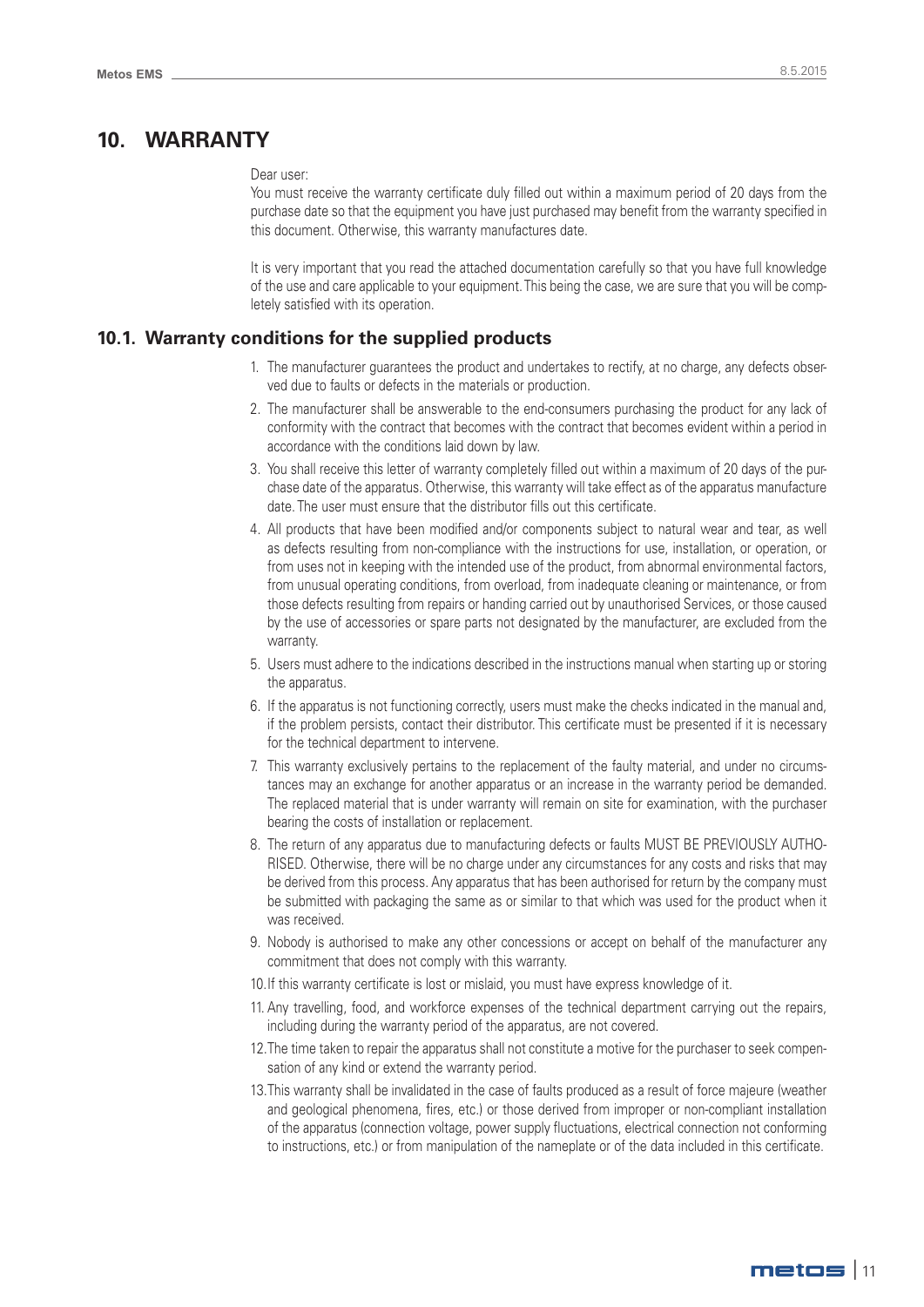## **10.2. Consumers' legal rights in the case of contractual lack of conformity**

- 1. The manufacturer shall be liable to the consumer for any lack of conformity with contract of sale, effective when the product is sold. The product shall be deemed as compliant with the contract where it observes the following requirements:
	- a) It matches the manufacturer's description and has the qualities stated by said manufacturer in the form of a sample or model.
	- b) It is adapted to the uses for which products of the same type are ordinarily intended.
	- c) It is adapted to any special use where required as such by the consumer and the manufacturer has accepted that the product is adapted for said special use.
	- d) It shows evidence of the quality and performance common to a product of the same type that the consumer is entitled to expect.

Any lack of conformity resulting from improper installation of the good, where said lack of conformity of the good occurs when installation is included in the contract of sale and it is carried out by the manufacturer or is carried out under its responsibility or, when carried out by the consumer, the defective installation is due to a mistake in the installation instructions.

- 2. The manufacturer shall be liable for any lack of conformity appearing in the product during the oneyear period starting from the delivery date, which is deemed to be the date on which it appears in the corresponding invoice, the receipt, or the delivery note, if this is the later. During the first six months, it is assumed that any lack of conformity was present at the time of sale, while during the remaining period, it is up to the consumer to prove this. Consumers must inform the product distributor of the lack of conformity within a period of two months after first becoming aware of it. If this is impossible for the consumer due to dissolution of the distributor company or if it would involve an excessive cost to deal with the product vendor due to the lack of conformity of the goods with the contract of sale, it may make its claim directly with the manufacturer to obtain a replacement or repair of the item.
- 3. If the product does not comply with the contract, the consumer may decide whether to request repair or replacement of the product except where one of these options turns out to be impossible or disproportionate. Disproportionate means any form of rectification imposing costs upon the vendor which, in comparison with the other form of rectification, are not reasonable. A price reduction or termination of the contract shall be applicable, at the consumer's discretion, when it is unable to demand that the product be repaired or replaced, or if the repair or replacement was not carried out within a reasonable time or at less inconvenience to the consumer. Termination of the contract shall not apply when the lack of conformity is of minor importance.
- 4. 4. Repair and replacement shall be carried out in accordance with the following rules:
	- a) They must be carried out free of charge (including, in particular, shipping, labour, and parts costs) and within a reasonable time at no inconvenience to the customer.
	- b) Repair shall suspend the calculation of the legal period for claiming a lack of conformity from the time the product is delivered until it is returned to the consumer in its repaired state. In the 6 months following delivery of the repaired product, the manufacturer shall be liable for the lack of conformity that caused the repair.
	- c) Replacement shall suspend the calculation of the legal period for claiming a lack of conformity from the date on which the replacement option was exercised until the delivery of the new roduct. In all cases, it will be assumed that any lack of conformity appearing in the six months following delivery of the replaced product, already existed when the product was delivered.

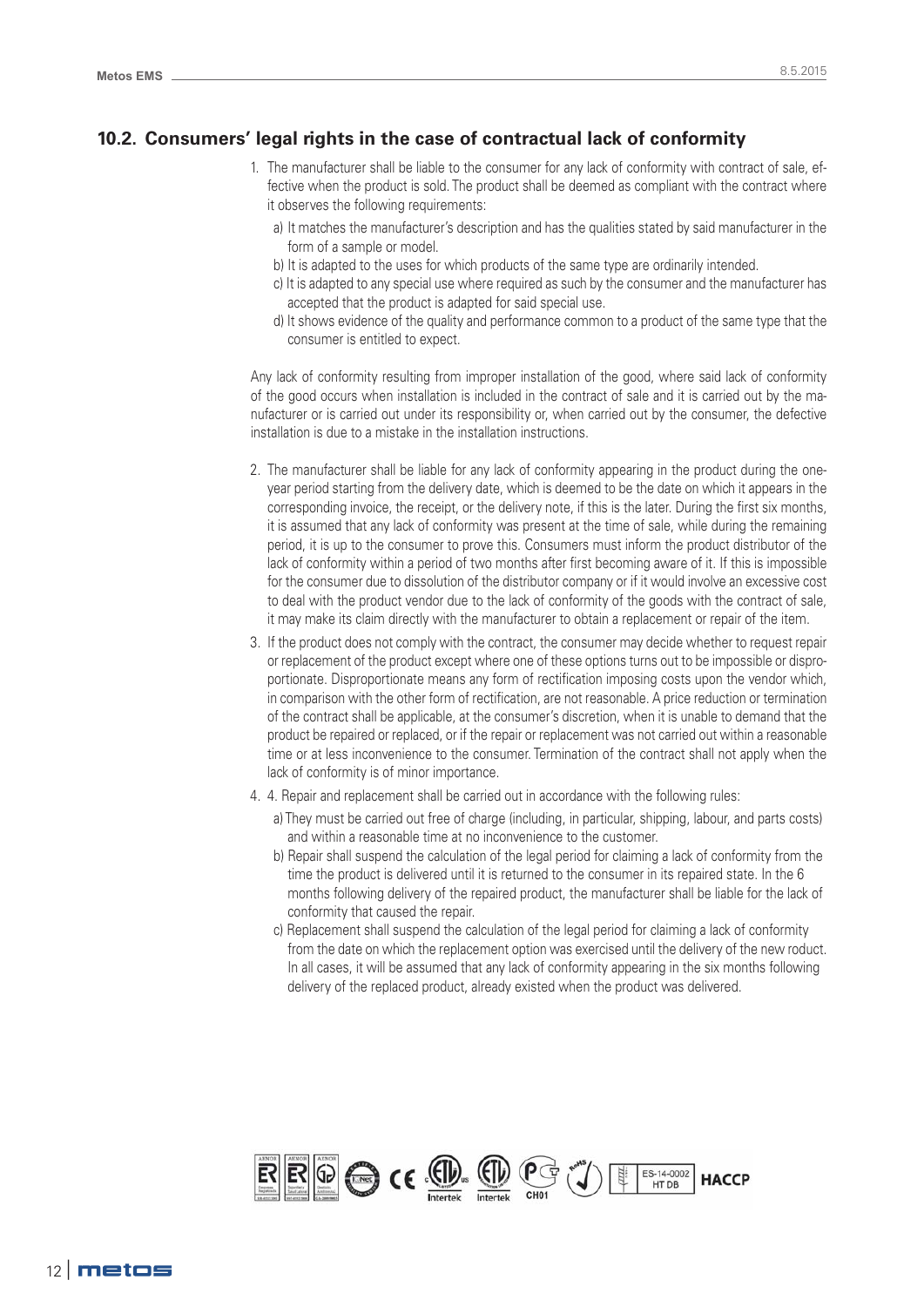## **11. Technical information**

|                               | <b>EMS 9</b><br><b>INOX PM1</b> | <b>EMS 12</b><br><b>INOX PM1</b> | <b>EMS 18</b><br><b>INOX PM1</b> | <b>EMS 9</b><br><b>INOX PM1</b><br>(marine) | <b>EMS 12</b><br><b>INOX PM1</b><br>(marine) | <b>EMS 18</b><br><b>INOX PM1</b><br>(marine) |
|-------------------------------|---------------------------------|----------------------------------|----------------------------------|---------------------------------------------|----------------------------------------------|----------------------------------------------|
| Code                          | MG4310620                       | MG4310622                        | MG4310624                        | MG4310620MR                                 | MG4310622MR                                  | MG4310624MR                                  |
| Size                          | 1018x650x2085                   | 1330x650x2085                    | 1955x650x2085                    | 1018x650x2085                               | 1330x650x2085                                | 1955x650x2085                                |
| Weight                        | 111 kg                          | 165 kg                           | 215 kg                           | 111 kg                                      | 165 kg                                       | $215$ kg                                     |
| Electrical<br>con-<br>nection | 220V~1/0,94 kW                  | 220V~1/1.07 kW                   | 220V~1/1.6kW                     | 220V~1/0,94 kW                              | 220V~1/1.07 kW                               | 220V~1/1,6kW                                 |
| kWh/24 h                      | 14,72                           | 15,31                            | 17,08                            | 14,72                                       | 15,31                                        | 17,08                                        |
| Frequency                     | 50 Hz                           | 50 Hz                            | 50 Hz                            | 60 Hz                                       | 60 Hz                                        | 60 Hz                                        |
| Refrigerant                   | R404a                           | R404a                            | R404a                            | R404a                                       | R404a                                        | R404a                                        |
| Refrigerant fill              | 650g                            | 750g                             | 1100g                            | 650g                                        | 750g                                         | 1100g                                        |

|                       | <b>EMS 6</b><br><b>INOX M1</b> | <b>EMS 9</b><br><b>INOX M1</b> | <b>EMS 12</b><br><b>INOX M1</b> | <b>EMS 18</b><br><b>INOX M1</b> |
|-----------------------|--------------------------------|--------------------------------|---------------------------------|---------------------------------|
| Code                  | MG4310626                      | MG4310628                      | MG4310630                       | MG4310632                       |
| Size                  | 705x650x2000                   | 1018x650x2000                  | 1330x650x20800                  | 1955x650x2000                   |
| Weight                | 146 kg                         | 204 kg                         | 257kg                           | 337 kg                          |
| Electrical connection | 220V~1/0,92 kW/5,2A            | 220V~1/0,94 kW/5,4A            | 220V~1/1,07 kW/5,6A             | 220V~1/1,6kW/8,7A               |
| kWh/24 h              | 11,78                          | 14,72                          | 15,31                           | 17,08                           |
| Frequency             | 50 Hz                          | 50 Hz                          | 50 Hz                           | 50 Hz                           |
| Refrigerant           | R404a                          | R404a                          | R404a                           | R404a                           |
| Refrigerant fill      | 450g                           | 550g                           | 650g                            | 1100g                           |
| Noise level           | 60,4                           | 61,6                           | 62,3                            | 64,5                            |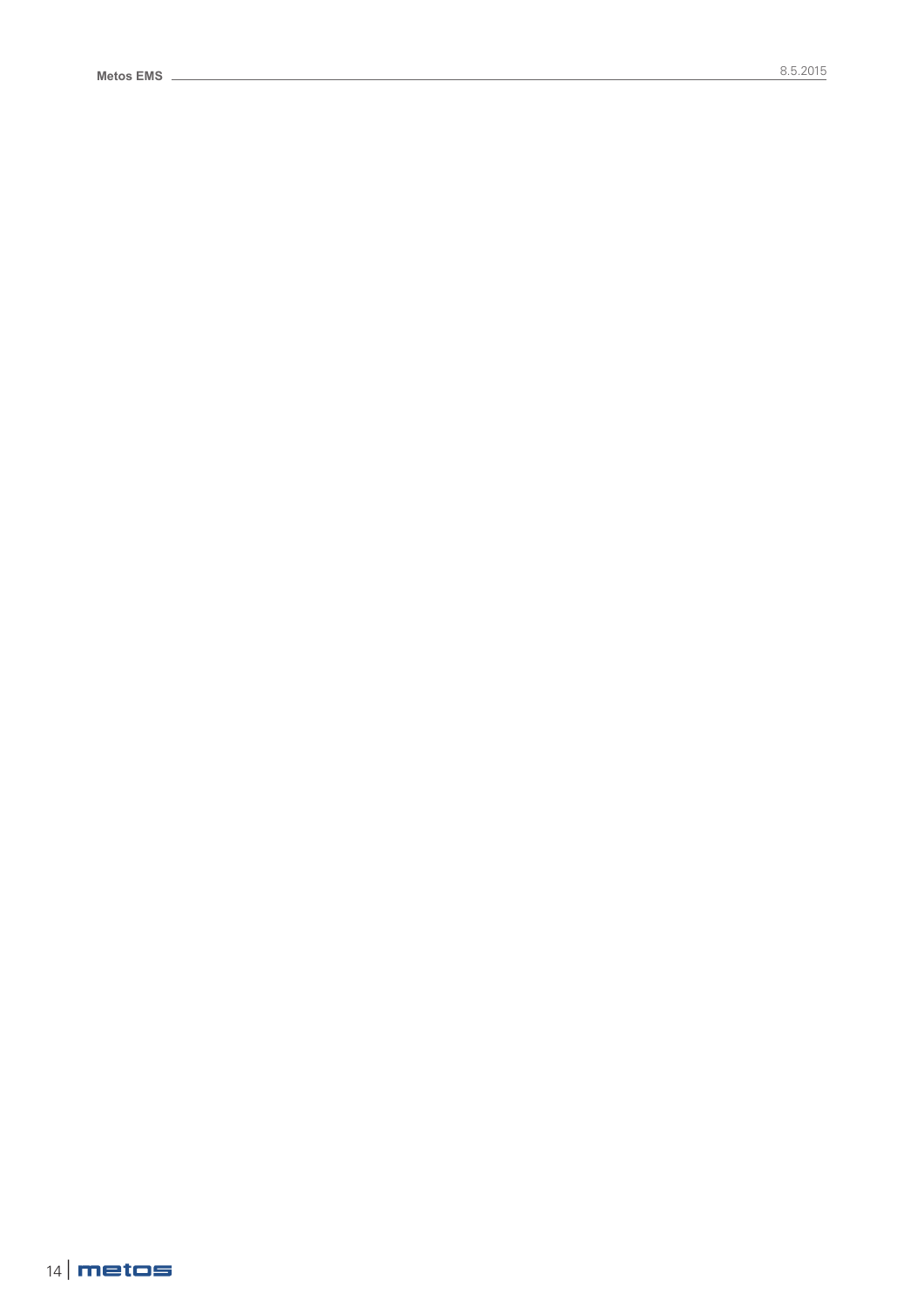$(R)$ 





# CERTIFICATE

IONet and **AENOR** hereby certify that the organization

## INFRICO, S.L.

CR CO-762, LOS PIEDROS-LAS NAVAS, KM. 2,5 14900 - LUCENA(CORDOBA) España

for the following field of activities

Desing, the production and sale of spare of refrigerator, freezer and auxiliary furniture for hostelery and pastry. Sale of auxiliary equipments for hostelery and pastry.

has implemented and maintains a

## Occupational Health and Safety Management System

which fulfills the requirements of the following standard

## OHSAS 18001:2007

Issued on: 2008-12-19

Renewed on: 2011-12-19

Validity date: 2014-12-19

**AENOR** 

## Registration Number: ES-SST-0332/2008

wNei

**Cy Centrican** Michael Drechsel Avelino BRITO President of IONet

Chief Executive Officer

IQNet Partners\* AENOR Spain AFNOR Certification France AIB-Vincotte International Belgram ANCE Mexico APCER Portugal CCC Cyprus<br>CISQ haly CQC China CQM China CQS Czech Republic Cro Cert Croatia DQS Holding GmbH Germany DS Denmark<br>ELOT Gre ELOT UPSER PUAN DRAIN MORE CONTROL COMMISE USING MANU MEXICO INNUNFIT TURISIAL INCREDIBLE CENTIFICATION FINIMAM Argentina JQA Japan KFQ Korea MSZT Hungary Nemix Austria Austria Austria RICE Related IN NAME PUBLIC Poland Qu